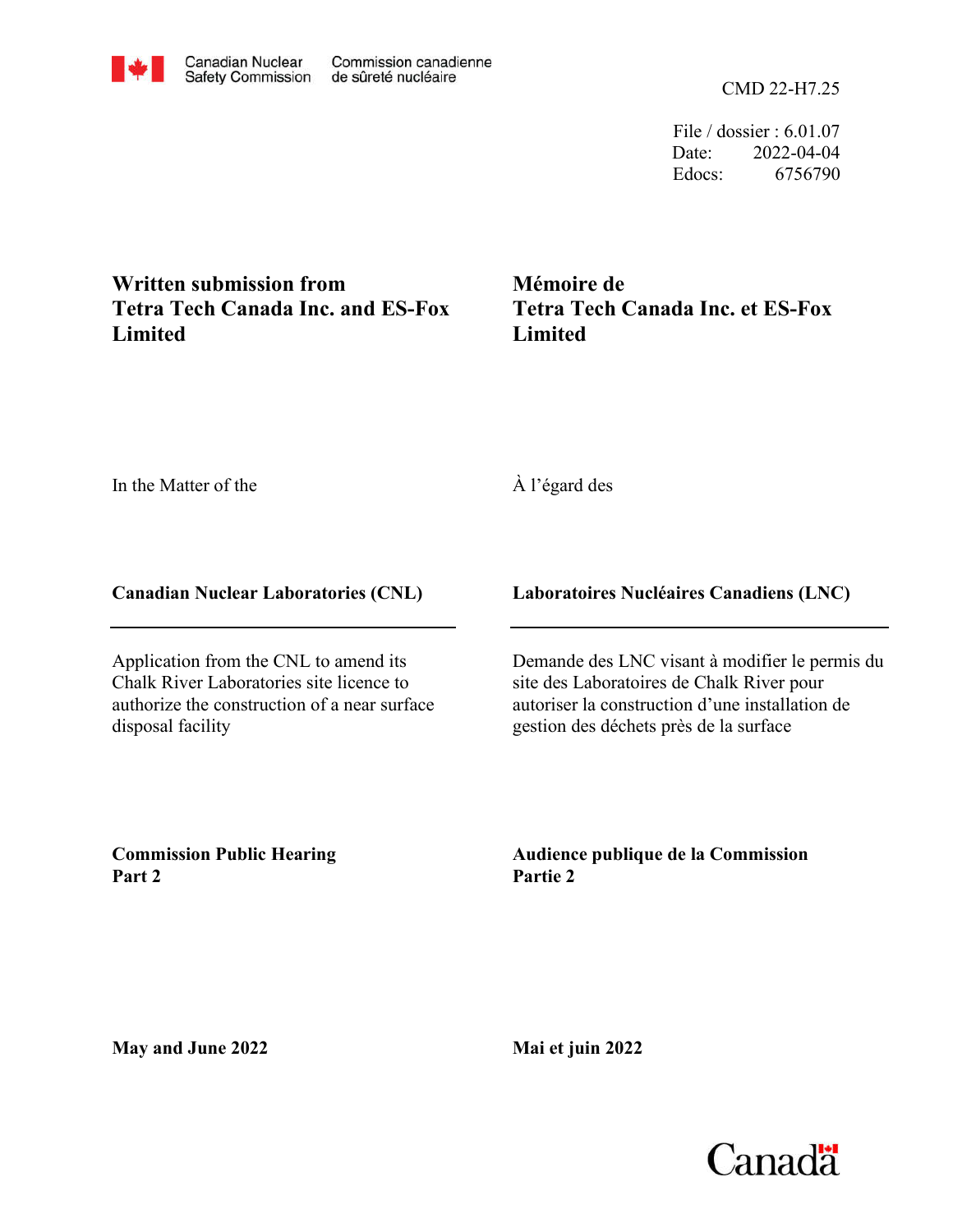Senior Tribunal Officer, Secretariat Canadian Nuclear Safety Commission 280 Slater Street P.O. Box 1046, Station B Ottawa, Ontario K1P 5S9

Date April 4, 2022

## Subject: Canadian Nuclear Laboratories' application to amend its Chalk River Laboratories site licence to authorize the construction of a near surface disposal facility IAA Reference Number: 80122

Dear Secretariat:

Tetra Tech Canada Inc. along with ES-Fox Limited would like to submit a written Intervention and letter of support for the public hearing, which begins on May 31, 2022, which will consider Canadian Nuclear Laboratories (CNL) application to amend its existing site licence in order to construct the NSDF.

ES-Fox Limited and Tetra Tech have provided highly skilled services to the Canadian nuclear industry for over 30 years and are committed to its long-term success. Jointly we employ over 1000 nuclear professionals in Ontario.

Our companies provide services to uranium mining and processing companies, support power reactor operator capital projects, major component replacements and refurbishments, and are involved in both Small Modular Reactor (SMR) projects in Ontario.

We also support the environmental aspects of the nuclear cycle by designing and building waste management facilities and underground storage structures for low and intermediate level waste and spent fuel.

We are fully supportive of Canadian Nuclear Laboratories (CNL's) Near Surface Disposal Facility (NSDF) project. It will allow a safe and cost-effective means of storing and monitoring low level waste to ensure the mid and long-term safety of CNL staff and contractors, as well as residents in and around the Ottawa Valley.

For Canadian Nuclear Labs, ES-Fox and Tetra Tech are partnering to support with site modernization initiative and plan to hire several staff directly in the Ottawa Valley region. The NSDF is a key component to the Vision of the site and will substantially mitigate the disposition, storage, and monitoring of low-level waste and prevent any chance of contamination to the Ottawa river.

As residents and employers in nuclear communities, we commend CNL's initiative to build this highly innovative near surface disposal facility and support the Environmental and Economic benefits it will bring.

We strongly recommend that the Canadian Nuclear Safety Commission (CNSC) support this by allowing Canadian Nuclear Labs to include this facility as part of their site license.